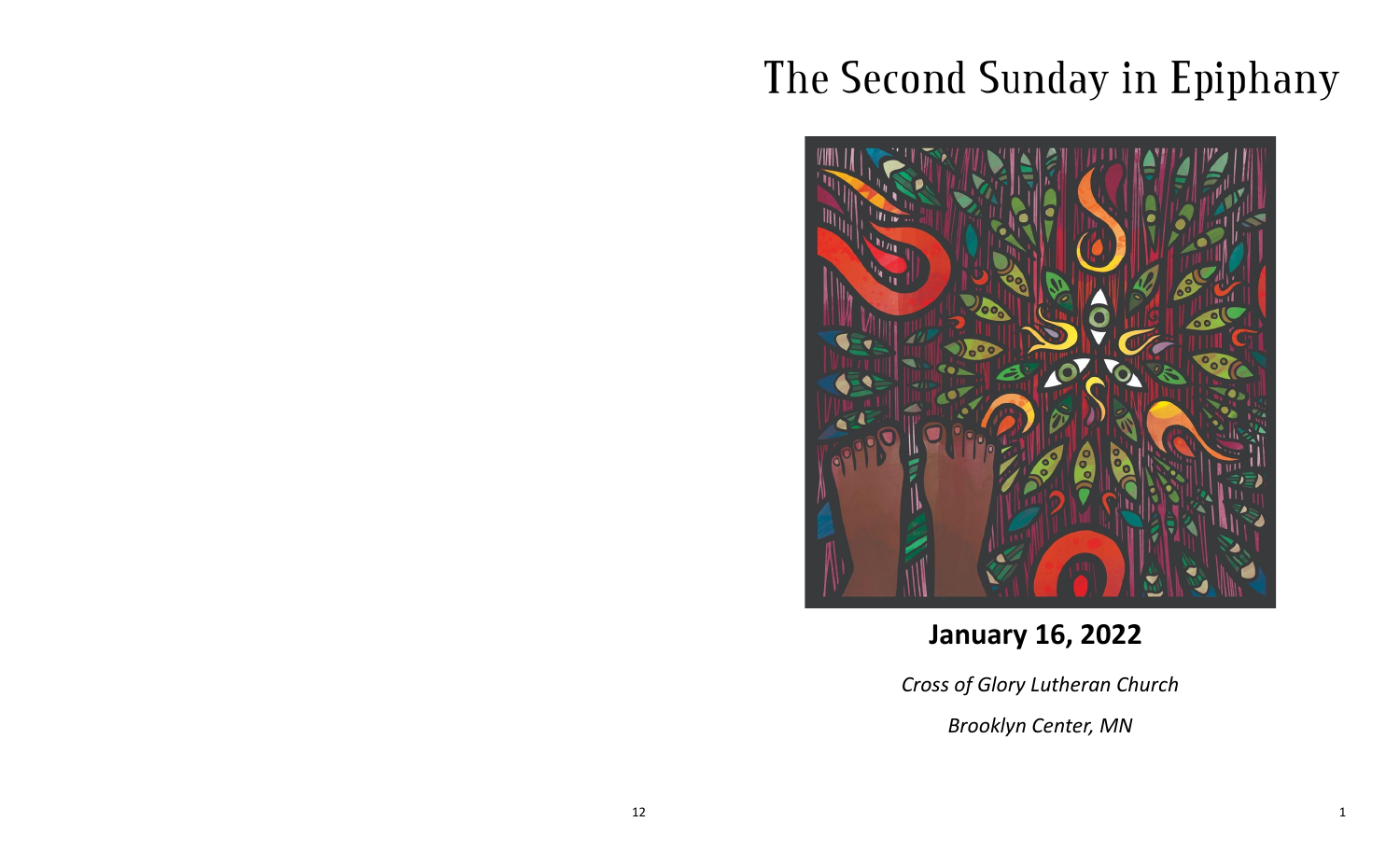#### **PRELUDE**

#### **WELCOME**

#### **CONFESSION + FORGIVENESS**

Pastor: Blessed be the holy Trinity,  $+$  one God, who creates us, redeems us, and calls us by name. **All: Amen.**

Let us confess our sin in the presence of God and of one another.

(Silence is kept for reflection)

#### *Most merciful God,*

**We confess that we have sinned against you and your beloved children. We have turned our faces away from your glory when it did not appear as we expected. We have rejected your word when it made us confront ourselves. We have failed to show hospitality to those you called us to welcome. Accept our repentance for the things we have done and the things we have left undone. For the sake of Jesus Christ, have mercy on us. Forgive us and lead us, that we may bathe in the glory of your Son born among us, and reflect your love for all creation. Amen.**

Rejoice in this good news:

In  $+$  Christ Jesus, your sins are forgiven. You are descendants of the Most High, adopted into the household of Christ, and inheritors of eternal life. Live as freed and forgiven children of God.

#### **Amen.**

## **WEEKLY PRAYER LIST**

Please join us in lifting up these brothers and sisters in prayer:

*Marian Priest Mavis Wold Jackie Fryhling Shar Lauster Norma Gilbertson Dorothy Shoemaker Vicky Jacobson Trish Hambrick Marian Henjum*

*Nancy Hengel John Thomson Sharon Quick Sue Birch*

*Toenies family as they grieve the loss of Wendy's mother Charlotte Morrow*

*To be added or removed from the weekly prayer list, please contact the church office (*[office@crossofglory.us](mailto:office@crossofglory.us)*) or call 763-533-8602.*

You are also welcome to stop at our community prayer wall just outside the sanctuary and add a written prayer, fold it up and place it between the wooden pieces in the wall. Further instruction can be found at the prayer wall.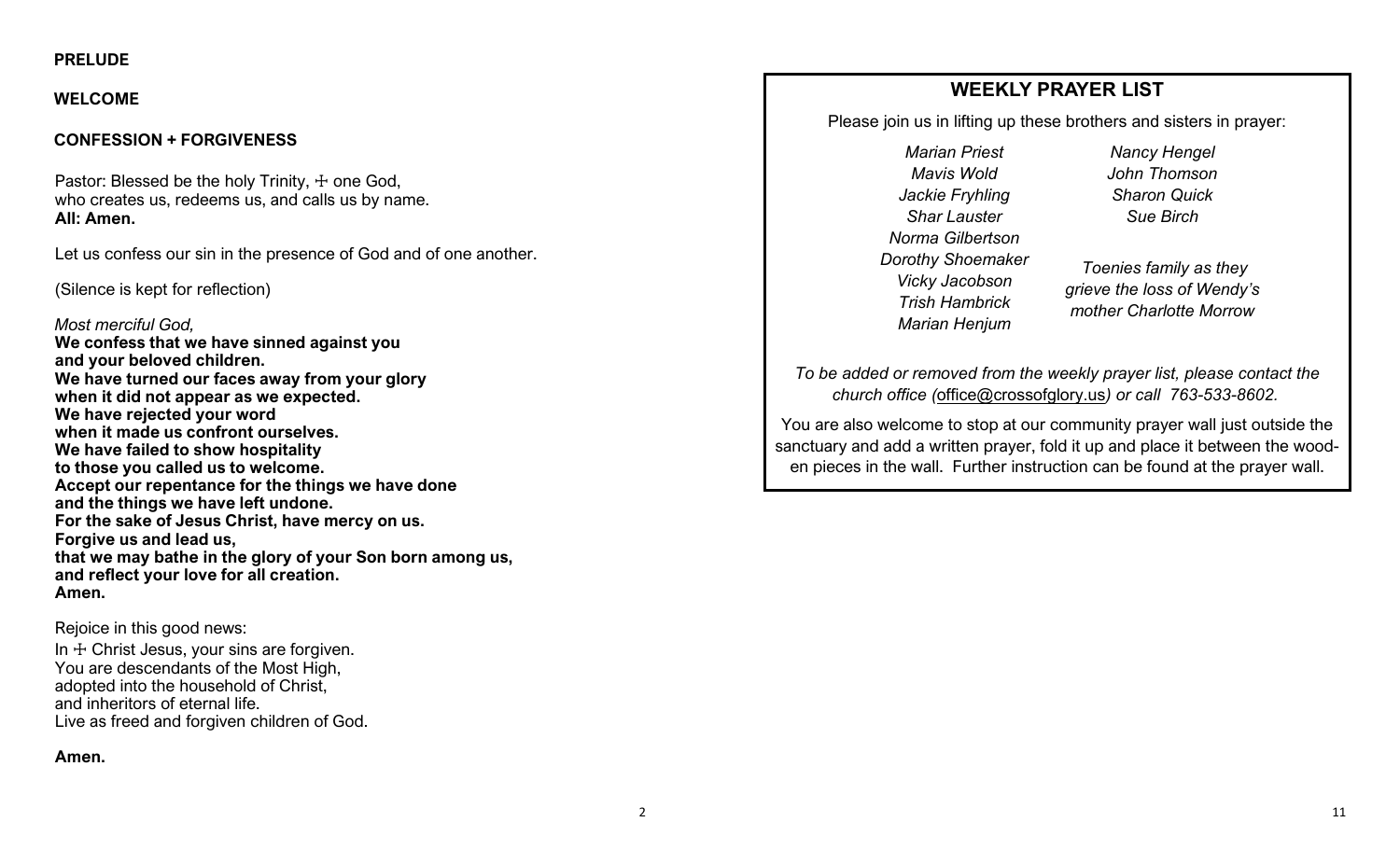#### **COMMUNITY ANNOUNCEMENTS**

- The COG community is invited to take part in our annual congregational meeting on Sunday, Jan 30th immediately following worship (approx 10:30 am) in the sanctuary. You're welcome to take part in person, via Zoom video call, or by telephone. If you have any questions about getting connected, please reach out to Erik Haugland ([erikshaugland@hotmail.com\).](mailto:erikshaugland@hotmail.com)
- Annual reports will be available to pick up on Sunday, Jan 23, or anytime during the week (M-W 10-2) ahead of the annual meeting. Reports will also be made available electronically. If you'd like a hard copy mailed to you, please let Rachel in the office know (763-533-8602, [office@crossofglory.us\).](mailto:office@crossofglory.us)
- 2021 fourth quarter giving statements will be mailed out in the coming days. If you do not need a copy sent to your home, or would prefer an electronic copy, please let Rachel know.
- Offering envelopes for 2022 have arrived and are located at the Welcome Desk. If you'd like your envelopes mailed to you, please notify Rachel.
- All who are interested in learning more about or joining Cross of Glory are invited to a new member gathering and info session on Sunday, Jan 23 at 10:30 am in the Fellowship Hall. Reach out to Pastor Ali [\(atranvik@crossofglory.us\)](mailto:atranvik@crossofglory.us) for more info!
- Applications for this summer's Youth Gathering in Minneapolis (July 24-28) are still open. Additionally, applications for Lutheran Volunteer Corps and Young Adults in Global Mission are now live. Let Pastor Ali know if you're interested in applying!
- Please note: due to the burial service of Mayvis Smith that Pastor Ali will be presiding over on Tuesday, Bible Study this week is moved from Tuesday to Thursday morning 1/20 at 9:30 am. All are welcome to join either in-person or via Zoom.
- The COG community is invited to the funeral of Doris Fern at 11 am on Monday, Jan 24 at Cross of Glory (visitation begins at 10 and a luncheon will follow).Pastor Ali's designated office hours for pastoral care--virtual or inperson--are Tuesdays from 10:30-1:30 and Wednesdays from 2-5, and designated home/care facility visitation hours are Thursdays from 3-5. Please reach out if you'd like to connect

*\*\* Please stand as you are able \*\**

**MUSIC Gather Us In ELW #532 VS 1,2,4**

1 Here in this place the new light is streaming, now is the darkness vanished away;

see in this space our fears and our dreamings

brought here to you in the light of this day.

Gather us in, the lost and forsaken, gather us in, the blind and the lame; call to us now, and we shall awaken, we shall arise at the sound of our name.

2 We are the young, our lives are a myst'ry,

we are the old who yearn for your face; we have been sung throughout all of hist'ry,

## **GREETING**

freedom;

**Verse 1**

(*Refrain)*

P: The grace of our Lord Jesus Christ, the love of God, and the communion of the Holy Spirit be with you all. **ALL: And also with you.**

*\*\* Please be seated \*\**

praise and glory forevermore!

to be one great people of God.

Now is the feast of the Lamb once slain, whose blood has freed and united us

#### **MUSIC Now the Feast and Celebration ELW #167 Refrain** Now the feast and celebration, all of creation sings for joy to the God of life and love and **Verse 2** Power and riches, wisdom and might, all honor and glory to Christ forever. (*Refrain)*

**Verse 3**

For God has come to dwell with us, to make us people of God; to make all things new. (*Refrain)*

give us the courage to enter the song.

race.

4 Not in the dark of buildings confining, not in some heaven, light years away here in this place the new light is shining,

called to be light to the whole human

Gather us in, the rich and the haughty, gather us in, the proud and the strong; give us a heart, so meek and so lowly,

now is the kingdom, and now is the day.

Gather us in and hold us forever, gather us in and make us your own; gather us in, all peoples together, fire of love in our flesh and our bone.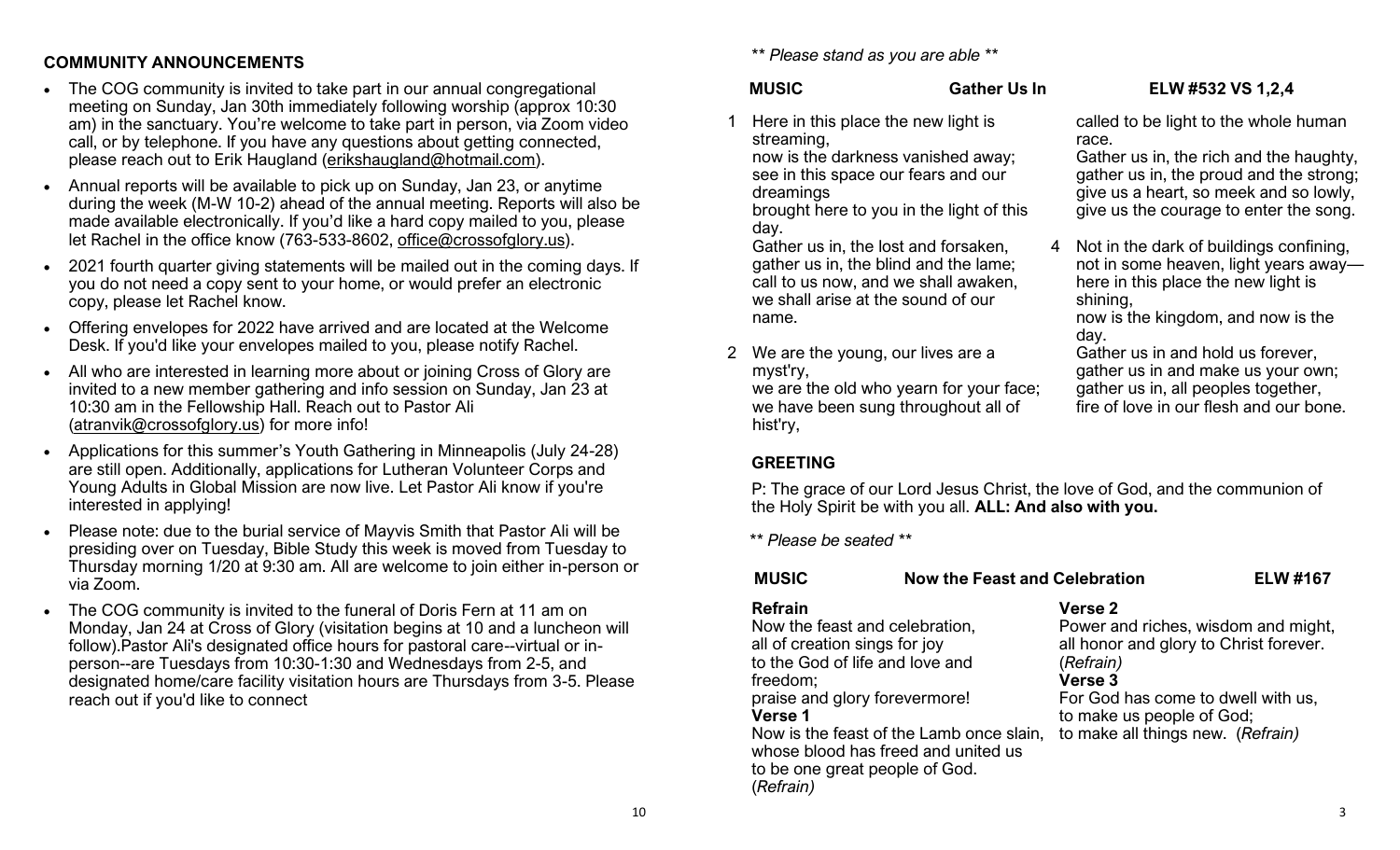#### **PRAYER OF THE DAY**

The Lord be with you. **And also with you.** Let us pray together...

**God of epiphanies, your holy presence meets us where we are. Inspire us to see that we are standing on holy ground, that we might manifest your presence and love wherever we go; in the name of Jesus Christ, Emmanuel. Amen**

| <b>MUSIC</b> | <b>Songs of Thankfulness and Praise</b> | #310 vs 1,2,4 |
|--------------|-----------------------------------------|---------------|
|--------------|-----------------------------------------|---------------|

- 1 Songs of thankfulness and praise, Jesus, Lord, to thee we raise; manifested by the star to the sages from afar, branch of royal David's stem in thy birth at Bethlehem: anthems be to thee addressed, God in flesh made manifest.
- 2 Manifest at Jordan's stream, prophet, priest, and king supreme; and at Cana wedding guest in thy Godhead manifest;
- manifest in pow'r divine, changing water into wine; anthems be to thee addressed, God in flesh made manifest.
- 4 Grant us grace to see thee, Lord, present in thy holy word; grace to imitate thee now and be pure, as pure art thou; that we might become like thee at thy great epiphany, and may praise thee, ever blest, God in flesh made manifest.

#### **SCRIPTURE READING Exodus 3:1-5**

Moses was keeping the flock of his father-in-law Jethro, the priest of Midian; he led his flock beyond the wilderness, and came to Horeb, the mountain of God. There the angel of the Lord appeared to him in a flame of fire out of a bush; he looked, and the bush was blazing, yet it was not consumed. Then Moses said, 'I must turn aside and look at this great sight, and see why the bush is not burned up.' When the Lord saw that he had turned aside to see, God called to him out of the bush, 'Moses, Moses!' And he said, 'Here I am.' Then he said, 'Come no closer! Remove the sandals from your feet, for the place on which you are standing is holy ground.'

*Leader: The word of the Lord.* **ALL: Thanks be to God.**

**Verse 2**

Darkness shadows have no power over me Fear is empty shame has no authority Your love it won't let go I know it won't

#### **Chorus**

I know your thoughts Your plans for me are good I know You hold my future and my hope Your promises never fail Your promises never fail

#### **Verse 3**

Healing and freedom as You speak favor over me Faith is breaking all impossibility Your name has overcome Your name alone

#### **Tag**

Your promises never fail Your promises never fail

#### **Bridge**

I am standing on every promise that You make I will see it come to pass in Your name in Your name Jesus I will trust every word I hear You say I will see it come to pass in Your name in Your name

#### **DISMISSAL**

Pastor: Go in peace, you walk on holy ground. **All: Thanks to be God!**

#### **MUSIC CREDITS**

The Order of Service is from Evangelical Lutheran Worship which is commended for use in the Evangelical Lutheran Church in America.

Sundays and Seasons © 2020 Augsburg Fortress. Reprinted by permission under Augsburg Fortress Liturgies Annual License #024779. All rights reserved.

#### **WORSHIP LEADERSHIP**

Lead Pastor: Rev. Ali Tranvik Vocalist, choir, and handbell director: Keith J. Williams Pianist, vocalist, worship team director, tech director: Mark Trease Lector and Vocalist: Kim Jacobson Greeters: Audrey Retrum and Marie King: Technical Team: Ryan Bailey, Dawn Bailey, and Bill Bailey Ministers: The people of Cross of Glory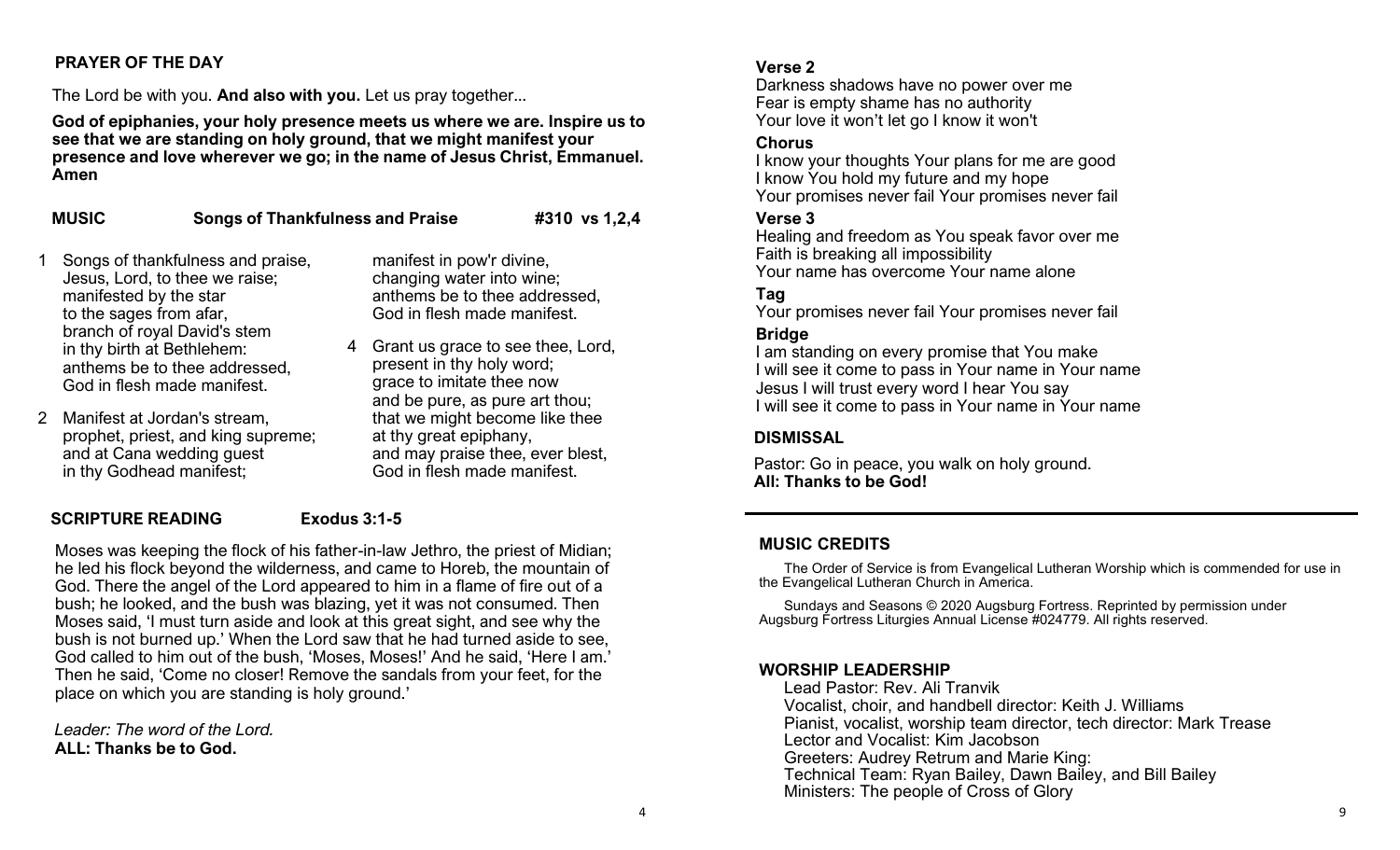#### **PRAYERS OF THE PEOPLE**

God of grace, **Hear our prayer.**

#### **LORD'S PRAYER**

Pastor: And now let us pray together the prayer that Jesus taught us... **ALL: Our Father, who art in heaven, hallowed be thy name, thy kingdom come, thy will be done, on earth as it is in heaven. Give us this day our daily bread; and forgive us our trespasses, as we forgive those who trespass against us; and lead us not into temptation, but deliver us from evil. For thine is the kingdom, and the power, and the glory, forever and ever. Amen.**

#### **ANNOUNCEMENTS**

#### **BLESSING**

God, who leads you in pathways of righteousness, who rejoices over you, and who calls you by name,  $+$  bless your going out and your coming in, today and forever. **Amen.**

### **SPECIAL MUSIC**

#### **GOSPEL READING**

*P: The Gospel according to John the second chapter*  **ALL: Glory to you, O Lord**

On the third day there was a wedding in Cana of Galilee, and the mother of Jesus was there. Jesus and his disciples had also been invited to the wedding. When the wine gave out, the mother of Jesus said to him, 'They have no wine.' And Jesus said to her, 'Woman, what concern is that to you and to me? My hour has not yet come.' His mother said to the servants, 'Do whatever he tells you.' Now standing there were six stone water-jars for the Jewish rites of purification, each holding twenty or thirty gallons. Jesus said to them, 'Fill the jars with water.' And they filled them up to the brim. He said to them, 'Now draw some out, and take it to the chief steward.' So they took it. When the steward tasted the water that had become wine, and did not know where it came from (though the servants who had drawn the water knew), the steward called the bridegroom and said to him, 'Everyone serves the good wine first, and then the inferior wine after the guests have become drunk. But you have kept the good wine until now.' Jesus did this, the first of his signs, in Cana of Galilee, and revealed his glory; and his disciples believed in him.

*P: The Word of the Lord.*  **All: Praise to you, O Christ**

**MUSIC Promises Never Fail** (Fielding/Johnson/Ingram/Taylor)

**Verse 1**

You are with me what can separate us You are for me what can stand against us Your love it won't let go I know it won't